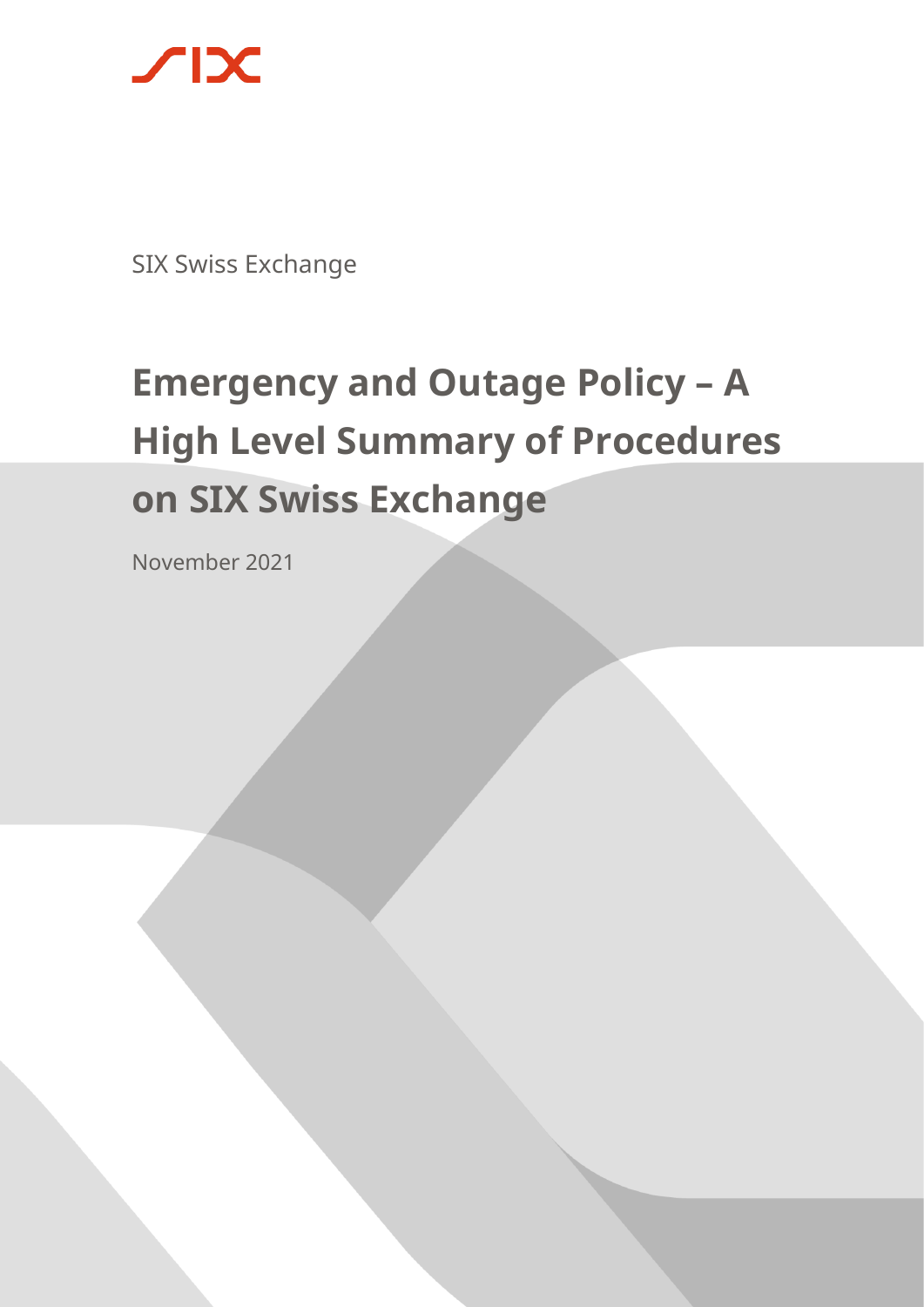# **Introduction**

**At SIX Swiss Exchange, operational stability is at the core of our daily business. We deploy a tremendous amount of effort to ensure that trading technology is robust and has full contingency capability. There are a significant number of contingency mechanisms embedded within the core technology that aim at minimizing the risk of an outage or serious production issues. All of which aim to ensure continuity of exchange operations.**

We acknowledge the considerable number of industry discussions and publications about outage protocols in summer and fall 2021. This document summarizes key emergency procedures of SIX Swiss Exchange, provides links to existing public documents and points to relevant accessible information for our members located within the Member Section of our website. This document is split in 2 distinct sections. The first one talks about our system availability, back-up, data centre architecture and governance framework. The latter covers the topics raised in the industry papers and in particular focuses on emergency communications, order and trade cancellations and market re-open.

# **SIX Swiss Exchange Platform and Risk Management**

#### System Availability

Technical outages of stock exchanges are rare occurrences but can happen on any market. On SIX Swiss Exchange we have not experienced any outage for the last 10 years. We have put in place a set of emergency procedures in case of an event. They are regularly tested and have been continuously updated to meet current market standards and regulatory obligations.

In order to ensure the continuous operation of the systems, the data centres of SIX Swiss Exchange are equipped with independent and redundant power supplies as standard. In the event of a long-lasting power cut, operations are switched to the backup data centre. We use business continuity management (BCM) to ensure our services remain available or can be rapidly restored. We have developed business continuity plans for all the relevant business processes and tests them regularly.

#### Back-up (system resiliency) / Data centre architecture

The component processes of the SWXess trading platform of SIX Swiss Exchange are all highly available. Our trading platform is distributed over three data centres with hot and cold standby functionality. Servers in each data centre have either active/active (hot) or active/standby redundancy. The actions necessary in case of an issue depends on a component's availability design.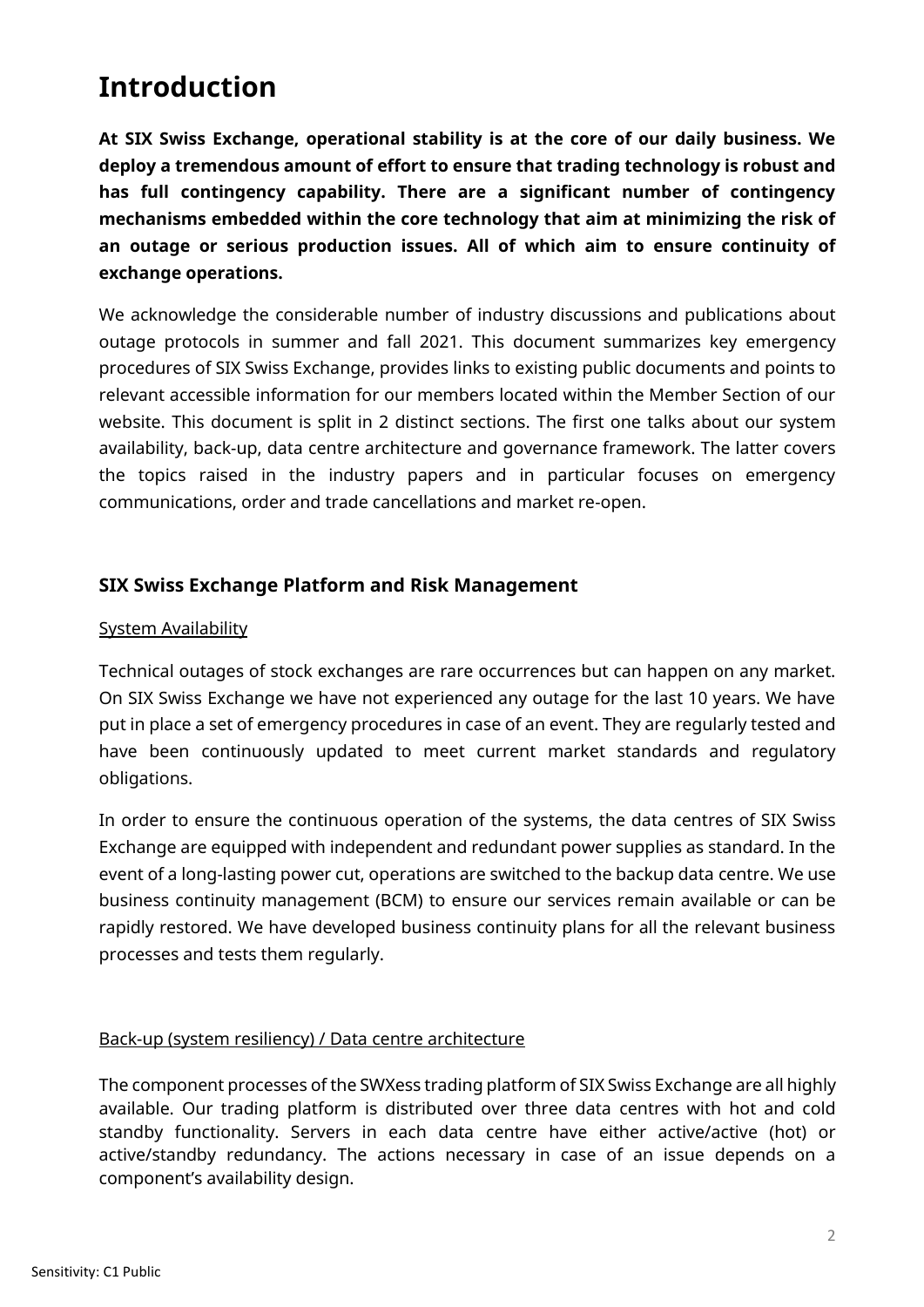The processing will either continue to run with the remaining instances or will restart automatically within minutes.

A Standby Disaster Recovery procedure is initiated should there be a complete failure of a primary operational data centre of SIX Swiss Exchange.

|                                                            | On Book Matcher<br><b>Partition 1</b><br>(Equities) | On Book Matcher<br><b>Partition 2</b><br>(Non-Equities) | <br><b>SWXess Services</b> |
|------------------------------------------------------------|-----------------------------------------------------|---------------------------------------------------------|----------------------------|
| Co-Location<br>(accessible via<br>SCAP and<br>Co-Location) | Active                                              | <b>Active</b>                                           |                            |
|                                                            |                                                     |                                                         |                            |
| Primary<br>(accessible via<br>SCAP)                        |                                                     |                                                         | Active                     |
|                                                            |                                                     |                                                         |                            |
| Secondary<br>(accessible via<br>SCAP)                      | Standby                                             | Standby                                                 | Standby                    |
|                                                            |                                                     |                                                         |                            |

#### The 3 Lines of Defense – Principle at SIX and SIX Swiss Exchange.

The 3 lines of defense model is embedded into the governance framework of SIX Swiss Exchange and it applies to the trading platform operations:

#### 1. First Line of Defense

Our first line of defense exists in the business units which include SIX Swiss Exchange and the corporate functions of SIX. It is at this level that our employees need to recognize risks and weigh them up appropriately in their day-to-day work.

#### 2. Second Line of Defense

The company-wide risk and security organization assists and supports the first line of defense which includes the exchange with the monitoring and control of critical topics. The unit is also responsible for the reporting of financial and non-financial risks.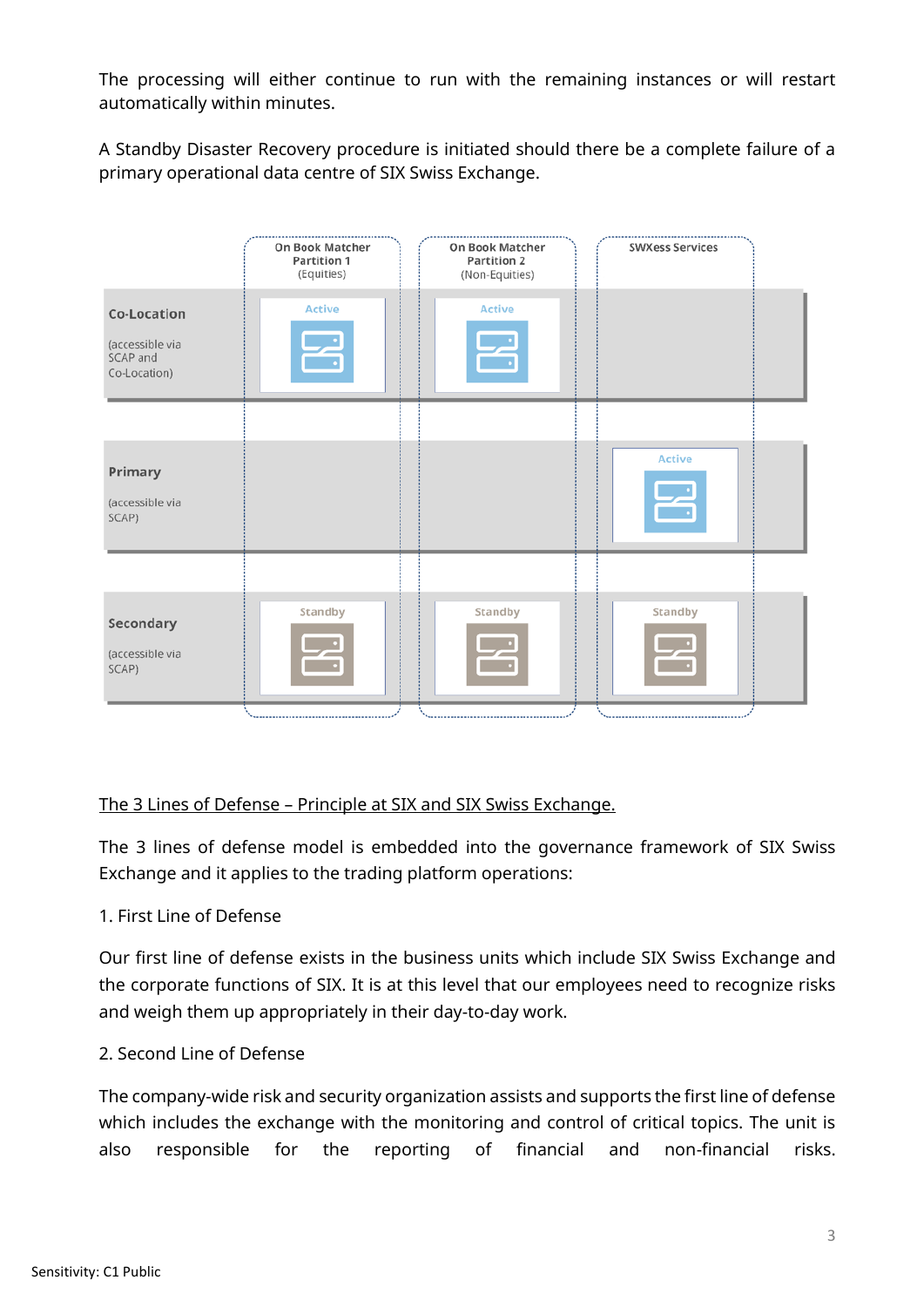#### 3. Third Line of Defense

The Board of Directors of SIX and the internal and external auditors constitute the third line of defense. They are responsible for independently monitoring and controlling the risks faced by SIX and SIX Swiss Exchange.

## **Emergency and Outage Protocols**

#### Emergency Communications

As a regulated exchange we are obliged to have robust mechanisms in place to communicate with both our members and the wider community for a variety of reasons such as disclosures, market suspensions and indeed outages. Our members are obligated to keep the contact details we hold about them up-to-date which ensures we have a complete list of actors who should be contacted across multiple relevant and impacted business areas. The mechanisms include Official Notices, Newsboard, Exchange Messages and Press Releases and are publicly available on our website. These mechanisms have proven to be robust and effective.

Written and publicly available Emergency Communication includes the following information:

- **Subject**
- Message ID
- Broadcast time
- Priority
- Markets
- **Products**
- Problem description
- If available: expected resolution time
- Next update time
- If solved: market reopen time

Our internal business continuity team manages events such as outages and these individuals are dedicated and designated as part of our normal BCM planning activities so are fully aware of the requirements and processes in such events.

Our member-facing teams have dedicated contact details publicly available and will face off to members in the event of outages and other day-to-day issues that arise.

Calls with members would be facilitated by our relationship management teams to ensure they remain informed and can be part of the dialogue as we move through an event. The messages we would publish/discuss would be centrally coordinated by our BCM team.

# **Emergency and Crisis Management**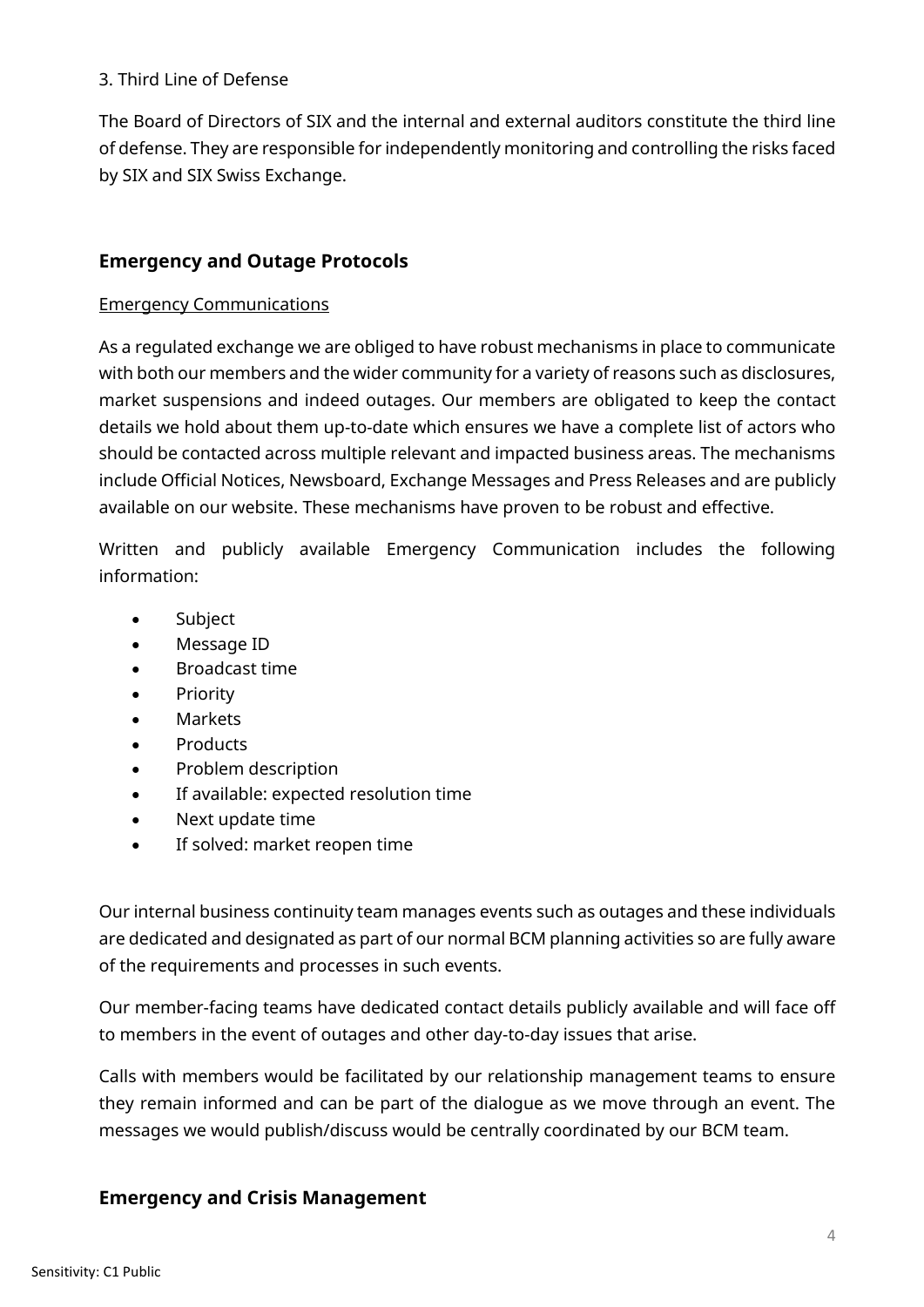

## **Q&A**

| What is the<br>frequency of<br>emergency<br>communication? | The communication process is defined and will adapt to the<br>severity of the incident, its criticality at the point of occurrence and<br>the phase in which the market is currently operating, which is<br>assessed by the BCM team.<br>We will always issue a near immediate notification to the market<br>through our normal message channels once we become aware on<br>an incident.<br>This message would indicate the facts as we know then at that<br>point and indicate when we would issue a follow up notification.<br>Each subsequent notification would indicate the status and any<br>actions necessary by participants and the expected timing of any<br>further notifications.<br>This gives participants clarity on what is happening and certainty<br>when they will receive subsequent updates.<br>Once we have certainty of the situation and clarity when the<br>market will re-open, we will inform participants of the expected<br>timing in advance. This would then be followed by a subsequent<br>confirmation notification. This means that participants would<br>have clarity on timing and sufficient advance notification in which<br>to prepare. |
|------------------------------------------------------------|--------------------------------------------------------------------------------------------------------------------------------------------------------------------------------------------------------------------------------------------------------------------------------------------------------------------------------------------------------------------------------------------------------------------------------------------------------------------------------------------------------------------------------------------------------------------------------------------------------------------------------------------------------------------------------------------------------------------------------------------------------------------------------------------------------------------------------------------------------------------------------------------------------------------------------------------------------------------------------------------------------------------------------------------------------------------------------------------------------------------------------------------------------------------------------|
| Does SIX Swiss                                             | Yes, our notifications will indicate the severity of the issue and the                                                                                                                                                                                                                                                                                                                                                                                                                                                                                                                                                                                                                                                                                                                                                                                                                                                                                                                                                                                                                                                                                                         |
| Exchange provide                                           | likely response time to remediate once this is clear.                                                                                                                                                                                                                                                                                                                                                                                                                                                                                                                                                                                                                                                                                                                                                                                                                                                                                                                                                                                                                                                                                                                          |
| information about                                          |                                                                                                                                                                                                                                                                                                                                                                                                                                                                                                                                                                                                                                                                                                                                                                                                                                                                                                                                                                                                                                                                                                                                                                                |
| the seriousness of                                         |                                                                                                                                                                                                                                                                                                                                                                                                                                                                                                                                                                                                                                                                                                                                                                                                                                                                                                                                                                                                                                                                                                                                                                                |
| an outage or issue?                                        |                                                                                                                                                                                                                                                                                                                                                                                                                                                                                                                                                                                                                                                                                                                                                                                                                                                                                                                                                                                                                                                                                                                                                                                |
| Does SIX Swiss                                             | Yes, see above.                                                                                                                                                                                                                                                                                                                                                                                                                                                                                                                                                                                                                                                                                                                                                                                                                                                                                                                                                                                                                                                                                                                                                                |
| Exchange provide                                           |                                                                                                                                                                                                                                                                                                                                                                                                                                                                                                                                                                                                                                                                                                                                                                                                                                                                                                                                                                                                                                                                                                                                                                                |
| information to                                             |                                                                                                                                                                                                                                                                                                                                                                                                                                                                                                                                                                                                                                                                                                                                                                                                                                                                                                                                                                                                                                                                                                                                                                                |
| participants about                                         |                                                                                                                                                                                                                                                                                                                                                                                                                                                                                                                                                                                                                                                                                                                                                                                                                                                                                                                                                                                                                                                                                                                                                                                |
| the expected time                                          |                                                                                                                                                                                                                                                                                                                                                                                                                                                                                                                                                                                                                                                                                                                                                                                                                                                                                                                                                                                                                                                                                                                                                                                |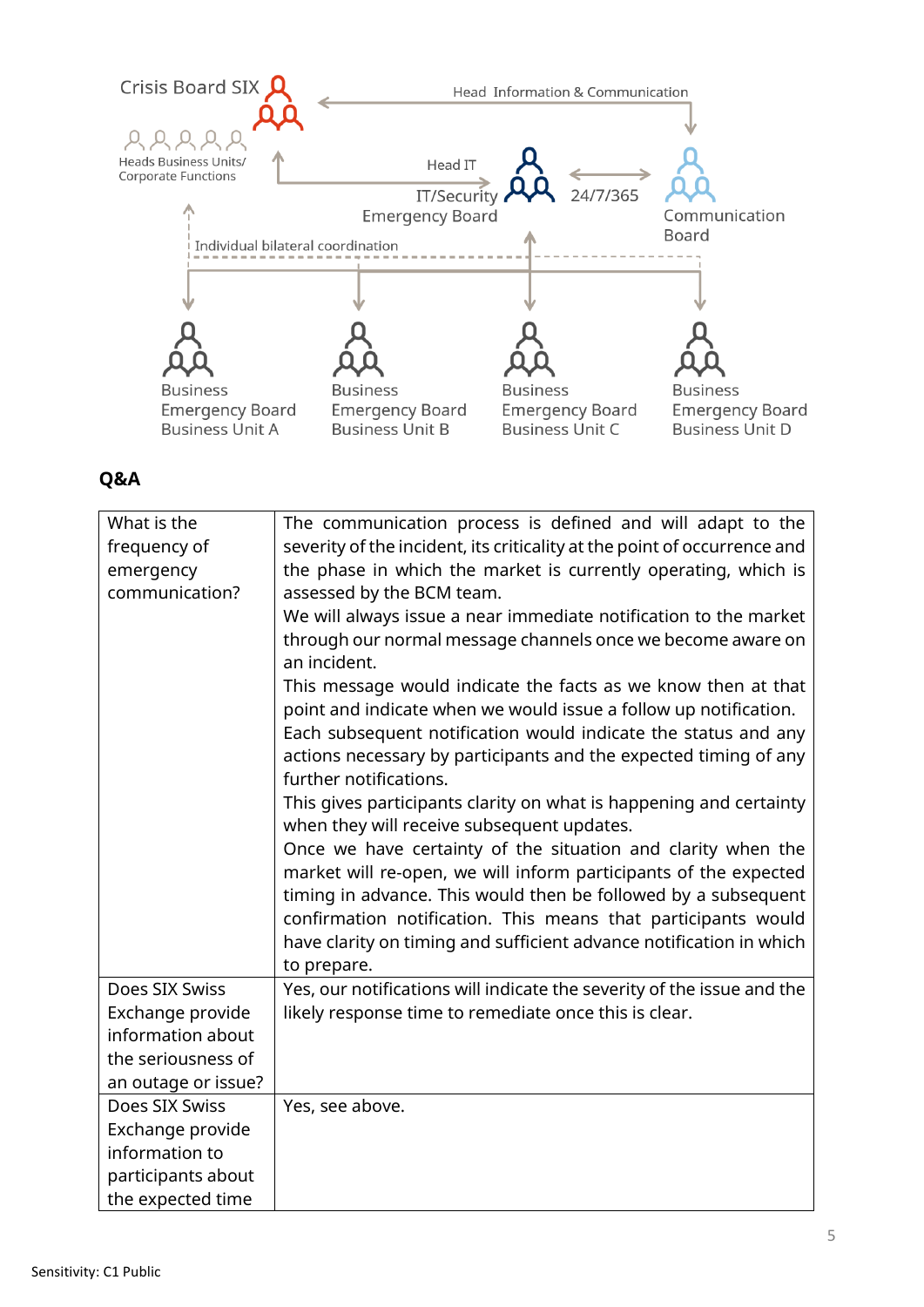| until outage or    |                                                                              |
|--------------------|------------------------------------------------------------------------------|
| issue is resolved? |                                                                              |
|                    | Does SIX Swiss   No, the current measures and communication channels (both   |
|                    | Exchange run an written and verbal) were proven to be robust and sufficient. |
| open conference    |                                                                              |
| call line?         |                                                                              |

#### Order and Trade Cancellation

Depending on the nature of the outage and the likely duration we would take the appropriate actions to protect the authenticity of the order book and mitigate the risk of uncertainty for members. We have robust protocols in place to enable members to cancel open orders and in certain circumstances to purge the order book ourselves. Any action in this area would be taken in consultation with our BCM team and members would be fully informed.

In the event that the incident resulted in executions which were not orderly we have measures within the exchange Rule Book; Directive 4: [Market Control](https://www.ser-ag.com/dam/downloads/regulation/trading/directives/DIR04-en.pdf) Paragraph 6 to declare them void. If there were execution messages which had not yet been notified to members we would take the appropriate measures to inform then as soon as the data was available and robust.

# **Q&A**

| In case of an       | In case of a serious incident or an outage, no messages are         |
|---------------------|---------------------------------------------------------------------|
| outage, are all     | generated on STI/OTI/QTI because either the engine is down (no      |
| orders cancelled    | message possible) or the consistent state is not guaranteed and     |
| and are             | so some users might get different messages which we avoid.          |
| participants        | As soon as the system is available, all users on all interfaces get |
| informed?           | an accurate snapshot of the new state of the market.                |
| Do rules apply      | All the detailed information about this is included in various      |
| equally to all the  | sections of the SWXess Business Recovery Guide for Participants     |
| trading interfaces: | available on the Member Section                                     |
| STI, OTI and QTI?   | https://secure.six-swiss-                                           |
|                     | exchange.com/member_section/login.html                              |
|                     |                                                                     |
|                     |                                                                     |
|                     | File name: SWX-RECV-MAN-GUID600E.pdf                                |
|                     |                                                                     |
| What happens to     | During an outage no order entry is permitted until the system is    |
| orders submitted    | available and all users have a consistent snapshot. The system      |
| during an outage?   | always starts in order maintenance mode - not matching mode.        |
|                     | Further detailed information on this is included in various         |
|                     | sections of the SWXess Business Recovery Guide for Participants     |
|                     | available on the Member Section                                     |
|                     | https://secure.six-swiss-                                           |
|                     | exchange.com/member_section/login.html                              |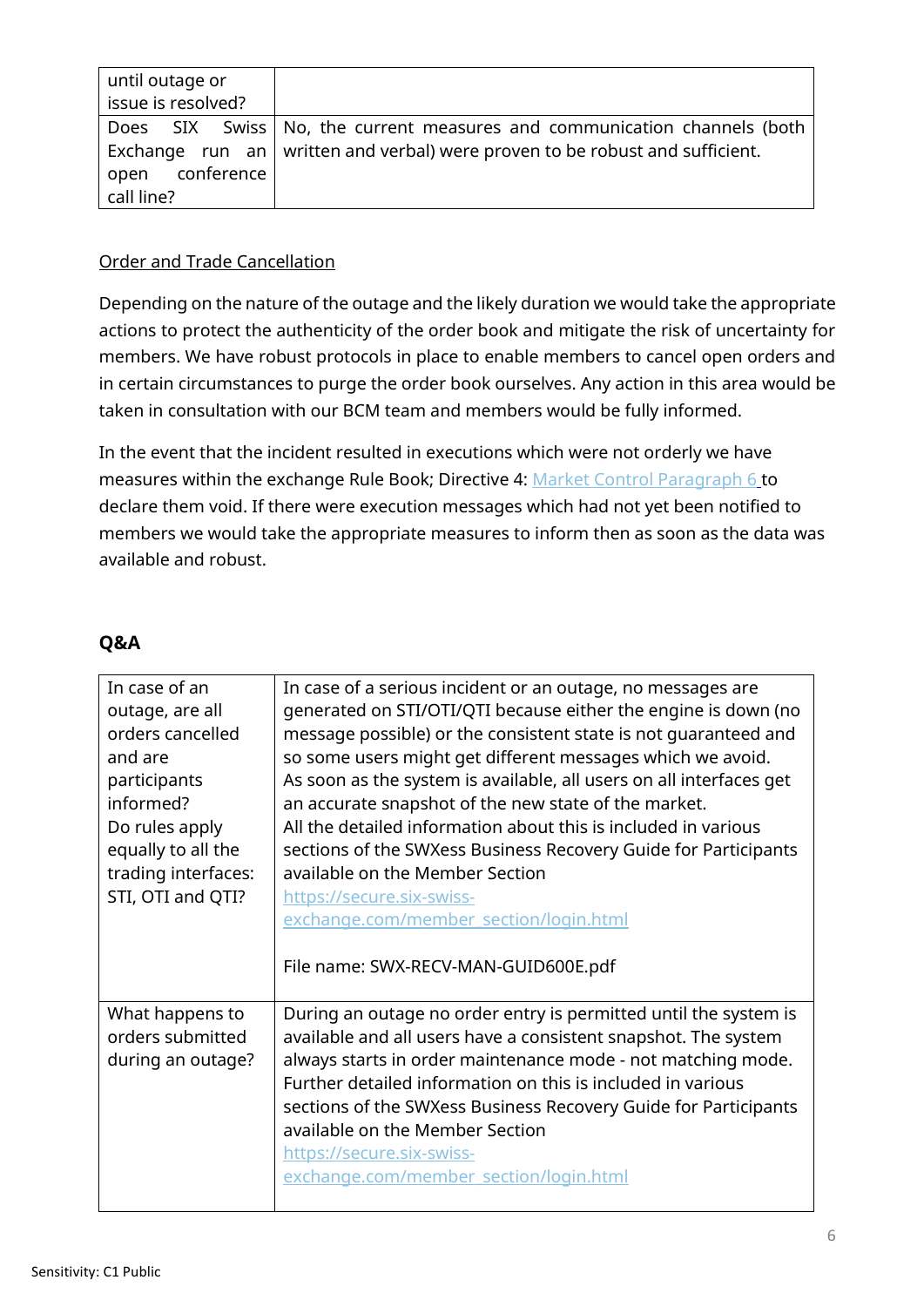|                      | File name SWX-RECV-MAN-GUID600E.pdf                               |
|----------------------|-------------------------------------------------------------------|
| Following an         | Yes, there's no difference to our procedure or our judgement if a |
| outage, would the    | trade is wrong either during normal trading conditions or during  |
| exchange review      | an outage. Our mistrade regime is valid at any time. Trades       |
| any trades prior to  | outside the normal price control mechanisms will always be        |
| the emergency        | bust.                                                             |
| event and consider   | The determination of the benchmark- and band-levels for the       |
| their cancellation?  | fair price always lies at the discretion of Market Control, under |
|                      | the conditions within our Rules & Regulations which aim to        |
|                      | safeguarding market integrity, investor protection and equal      |
|                      | treatment. This includes exceptional situations.                  |
|                      | More details can be found in public documents:                    |
|                      | <b>Directive 4: Market Control</b>                                |
|                      | Directive 3: Trading, under Paragraph 13                          |
| How does the         | If a number of participants are unable to access the exchange,    |
| exchange proceed,    | which would challenge market integrity due to a loss of liquidity |
| when during an       | or order book depth, we would evaluate, on a case by case basis.  |
| incident a subset of | This could result in the need to halt the market until the        |
| trading participants | conditions are back to normal and a review of any trade           |
| are unable to        | executions performed in that period violate the price control     |
| access the market?   | mechanisms.                                                       |

#### Market re-open

Depending on the severity, nature and duration of the incident we would keep members informed of the likely resumption timelines and would always give members a reasonable time window in which to prepare for the resumption of trading. As explained above our notifications would always indicate expected timings and expected resumption times in advance. If the market remained closed for an extended period, then the last available reference price would remain the valid reference price for the securities impacted.

#### **Q&A**

| Following an<br>outage, would the<br>exchange reopen<br>at a round<br>increment?                                                   | Depending on the nature and severity of the incident we would<br>seek to restore the market in an orderly and controlled manner,<br>whilst aiming to minimize the outage duration unnecessarily.<br>There is no strict rule on timing and we would aim to be flexible<br>whilst giving the market sufficient notification prior to<br>reopening. |
|------------------------------------------------------------------------------------------------------------------------------------|--------------------------------------------------------------------------------------------------------------------------------------------------------------------------------------------------------------------------------------------------------------------------------------------------------------------------------------------------|
| Following an<br>outage, would the<br>exchange consult<br>with market<br>participants on<br>whether to re-open<br>and at what time? | The exchange would be in contact with market participants and<br>assess their readiness. The decision if and when to reopen will<br>however always rest solely with the exchange.                                                                                                                                                                |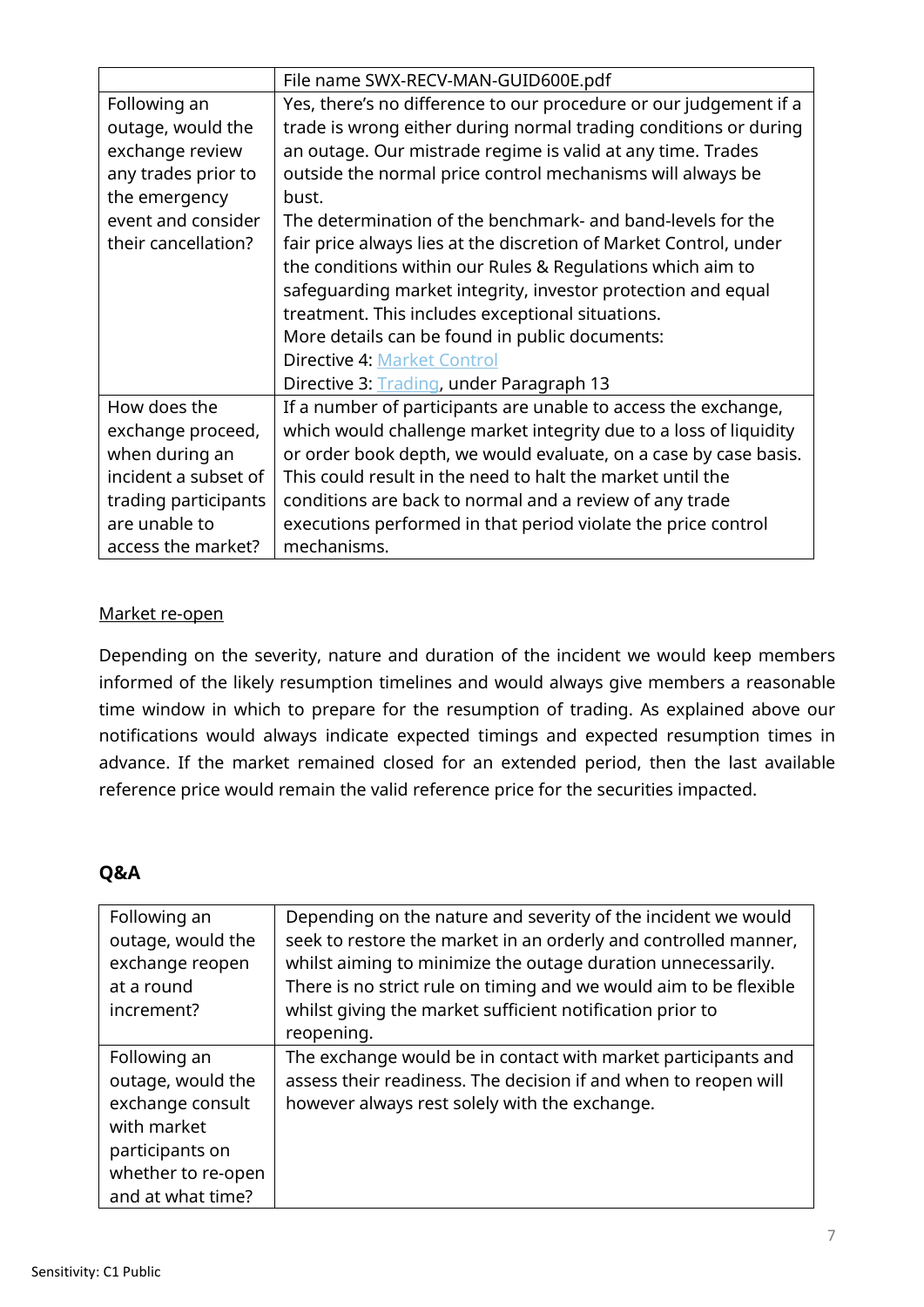| In case the market  | The current last trade price is used as the reference and if the |
|---------------------|------------------------------------------------------------------|
| cannot reopen for   | market remained closed for an extended period the last           |
| the day, what       | available reference price would remain the valid reference price |
| constitutes the     | for the securities impacted.                                     |
| reference price? Is |                                                                  |
| it always the last  | For detailed regime and differences between market making        |
| traded price?       | and non-market making segments please see:                       |
|                     | Directive 03: Trading, paragraph 14                              |

Further Information

Security is our business: [Link](https://www.six-group.com/dam/download/cyber-security/six-corporate-security-brochure-en.pdf)

Corporate Responsibility Report: [Link](https://www.six-group.com/dam/download/company/report/gri/SIX_cr_report2018_en_web.pdf)